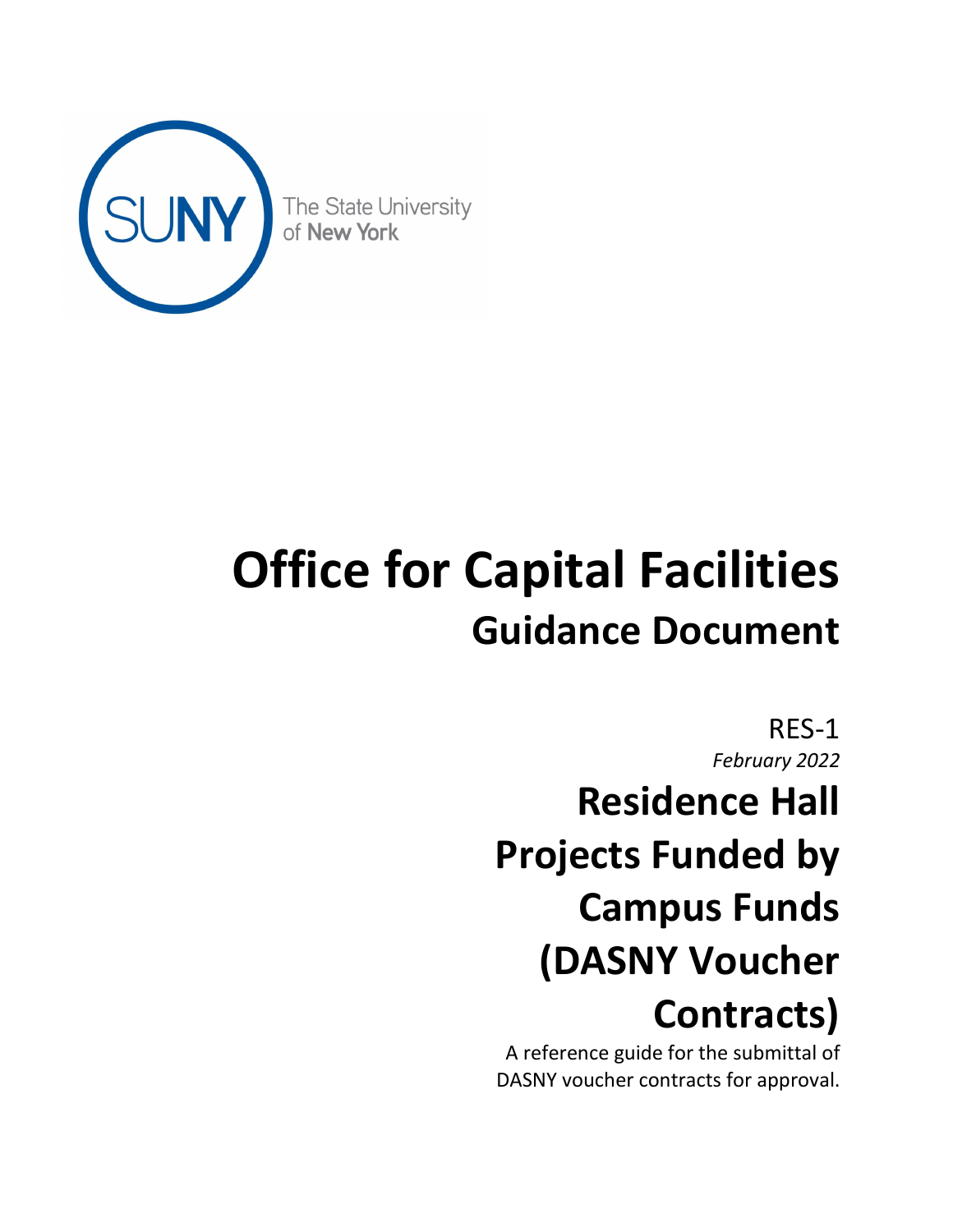| <b>Contents</b> | <b>Attachments</b>                                                                       |
|-----------------|------------------------------------------------------------------------------------------|
| Summary         | Office of the State Comptroller Bureau of<br><b>Contracts Construction 30 Day Review</b> |
|                 | Submission Checklist (redlined for DASNY                                                 |
|                 | <b>Voucher Contracts)</b>                                                                |
| Process         | 2. Draft Memo - Residence Hall Projects                                                  |
|                 | <b>Funded by Campus Funds</b>                                                            |
| Approvals       | 3. Residence Hall Program Capital Project                                                |
|                 | <b>Budget Request Form</b>                                                               |
|                 | 4. MOU between DASNY and SUNY, October                                                   |
|                 | 1997                                                                                     |

#### **Summary**

Per section 3.02 of the Financing and Development Agreement (FDA) between the Dormitory Authority of the State of New York ("DASNY") and State University of New York ("SUNY"), DASNY is responsible for the design, acquisition, construction, reconstruction, rehabilitation, improvement, and equipping of dormitory facilities, referred to as the Residence Hall Capital Program. Capital contracts within the Residence Hall Program let by DASNY are primarily funded with bond proceeds. However, in some cases, SUNY provides funding to DASNY to support a project using campus cash or revolving loan funds. To transfer funding to DASNY, a campus is required to establish a SUNY contract in the State Financial System (SFS). These contracts are often referred to as "DASNY Voucher Contracts".

The campus is not entering into a contract for goods or services with vendors. DASNY is the contracting entity procuring and letting contracts with vendors for this project in accordance with all applicable rules, regulations, and laws. The contract issued by SUNY to DASNY is a mechanism to make payment to DASNY to provide funding. The contract issued by SUNY to DASNY is used to periodically voucher money to DASNY in accordance with the agreed upon payment schedule.

This process is established by the attached MOU between DASNY and SUNY, dated October 3, 1997. Contracts for construction costs of \$250,000 or more require review and approval by the Office of the State Comptroller.

### **Process**

SUNY's Office for Capital Facilities has worked with OSC to develop a process that allows these contracts to obtain approval using a modified process.

To obtain approval for a DASNY Voucher contract, the campus will take the following steps:

- 1. The campus submits a Capital Project Budget Request Form to the Office for Capital Facilities (OCF) for approval. Once the request is approved by OCF, it will be forwarded to DASNY for approval.
- 2. The campus enters the contract into SFS using existing allocation, or if no allocation is available the campus can request additional allocation from the OCF at this time.